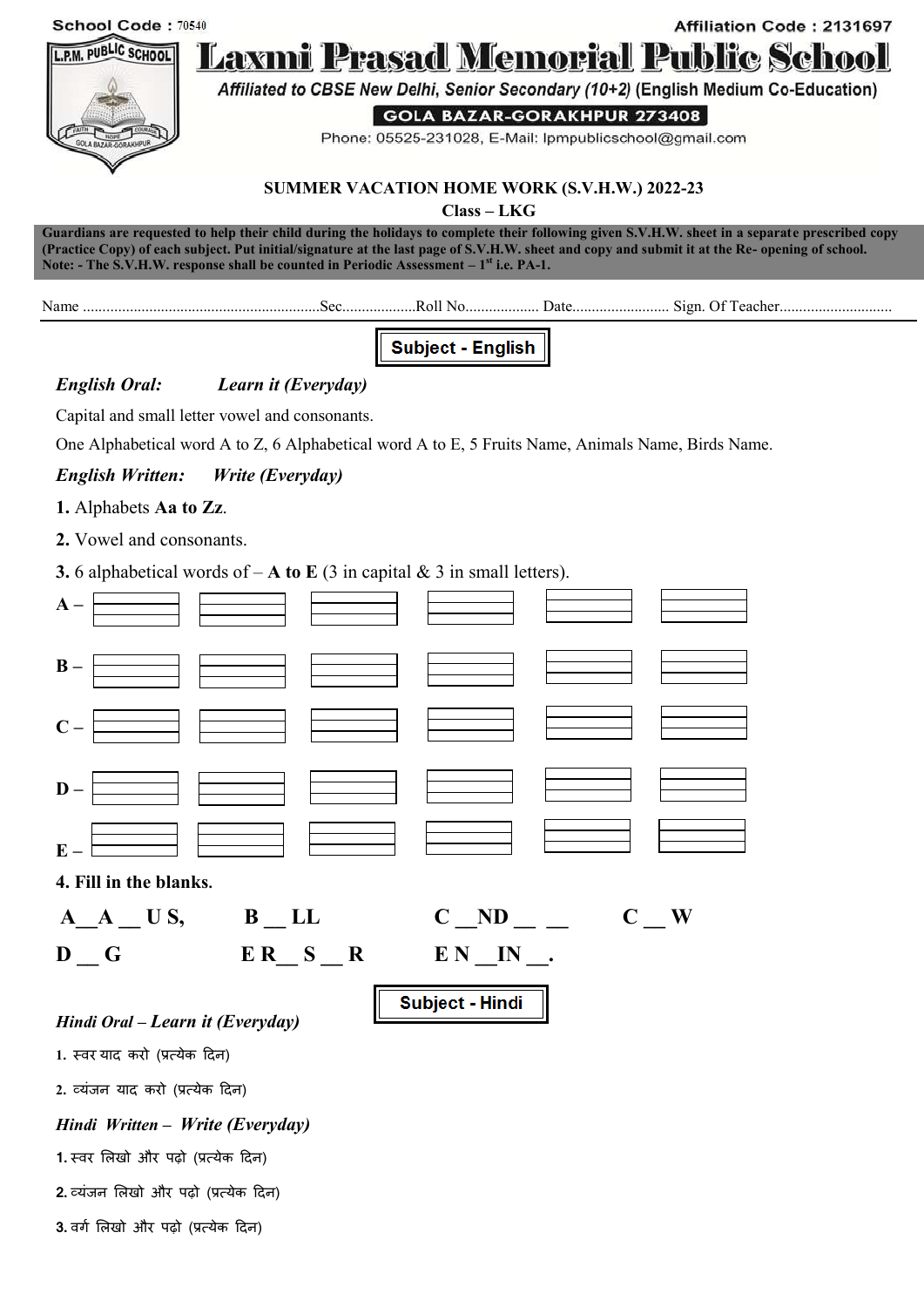|                                                                          | <b>(4)</b>                           |  |  |
|--------------------------------------------------------------------------|--------------------------------------|--|--|
| 'क' वर्ग -                                                               |                                      |  |  |
| 'च' वर्ग -                                                               |                                      |  |  |
| 'ट' वर्ग -                                                               |                                      |  |  |
| 'प' वर्ग -                                                               |                                      |  |  |
| 4. दो वर्णों वाले 5 शब्द लिखो और याद करो। (प्रत्येक दिन)                 |                                      |  |  |
| फ $+ \pi = \pi$<br>(i)                                                   |                                      |  |  |
| (ii) $2i + 7i =$ ——                                                      |                                      |  |  |
| (iii) $\overline{q} + \overline{q} =$ —                                  |                                      |  |  |
| $(iv)$ थ + न = —                                                         |                                      |  |  |
| $(v)$ $\vec{q} + \vec{\sigma} =$ —                                       |                                      |  |  |
| Maths Oral: Learn it (Everyday)                                          | <b>Subject - Maths</b>               |  |  |
| 1. Learn with spelling $&$ understand the sense:                         |                                      |  |  |
| LONGER-SHORTER, BIGGER-SMALLER, TALLER-SHORTER, MORE-LESS,               |                                      |  |  |
| THICKER-THINNER, HEAVIER-LIGHTER                                         |                                      |  |  |
| 2. Learn counting 0 & 1 to 50, Reverse counting 30 to 1. (Everyday)      |                                      |  |  |
| 3. Learn numbers name $0 \& 1$ to $10, \& 1$ Table of 2. (Everyday)      |                                      |  |  |
| <b>Maths Written: Write (Everyday)</b>                                   |                                      |  |  |
| 1. Write, Learn & Understand the Name. (Opposite)                        |                                      |  |  |
| Longer $\leftrightarrow$ Shorter<br>Bigger $\longleftrightarrow$ Smaller |                                      |  |  |
|                                                                          |                                      |  |  |
| Taller $\leftrightarrow$<br>Shorter                                      | More $\leftrightarrow$ Less          |  |  |
| Slim<br>Fat<br>↔                                                         | Many $\leftrightarrow$ Few           |  |  |
| $\leftrightarrow$ Far<br>Near                                            | Inside $\longleftrightarrow$ Outside |  |  |
| 2. Learn and write counting 0 and 1 to 50. (Everyday)                    |                                      |  |  |
| 3. Write numbers name $-0$ to 10. (Everyday)                             |                                      |  |  |
| 4. Write table of $-$ '2'. (Everyday)                                    |                                      |  |  |
| <b>Activity:</b> (English)                                               | <b>Subject - Eng. Rhymes</b>         |  |  |
| Learn with Action & Correct pronunciation:                               |                                      |  |  |
| 1. Child's Prayer.<br>2. Oh, Susanna.                                    | 3. Hey Diddle, Diddle.               |  |  |
|                                                                          | <b>Subject - Hindi Rhymes</b>        |  |  |
| <b>Activity:</b> ( <i>Hindi</i> )                                        |                                      |  |  |
| Learn with Action & Correct pronunciation:                               |                                      |  |  |
| 2. छोटी सी मोटर के अन्दर।<br>1. सेब।                                     | 3. चिड़िया घर।                       |  |  |
|                                                                          |                                      |  |  |
|                                                                          | <b>Conversation</b>                  |  |  |
| Learn and practice at home, everyday:-                                   |                                      |  |  |
| 1. What is your name?                                                    | 2. What is your father's name?       |  |  |
|                                                                          | 4. Where do you live?                |  |  |
| 3. What is your mother's name?                                           |                                      |  |  |
| 5. In which class do you study?                                          | 6. What is the name of your school?  |  |  |
|                                                                          |                                      |  |  |
| 7. Who is your Principal?                                                | 8. How old are you?                  |  |  |
|                                                                          |                                      |  |  |
| 9. What is your father?                                                  | 10. What is your mother?             |  |  |
|                                                                          |                                      |  |  |

**(2)**